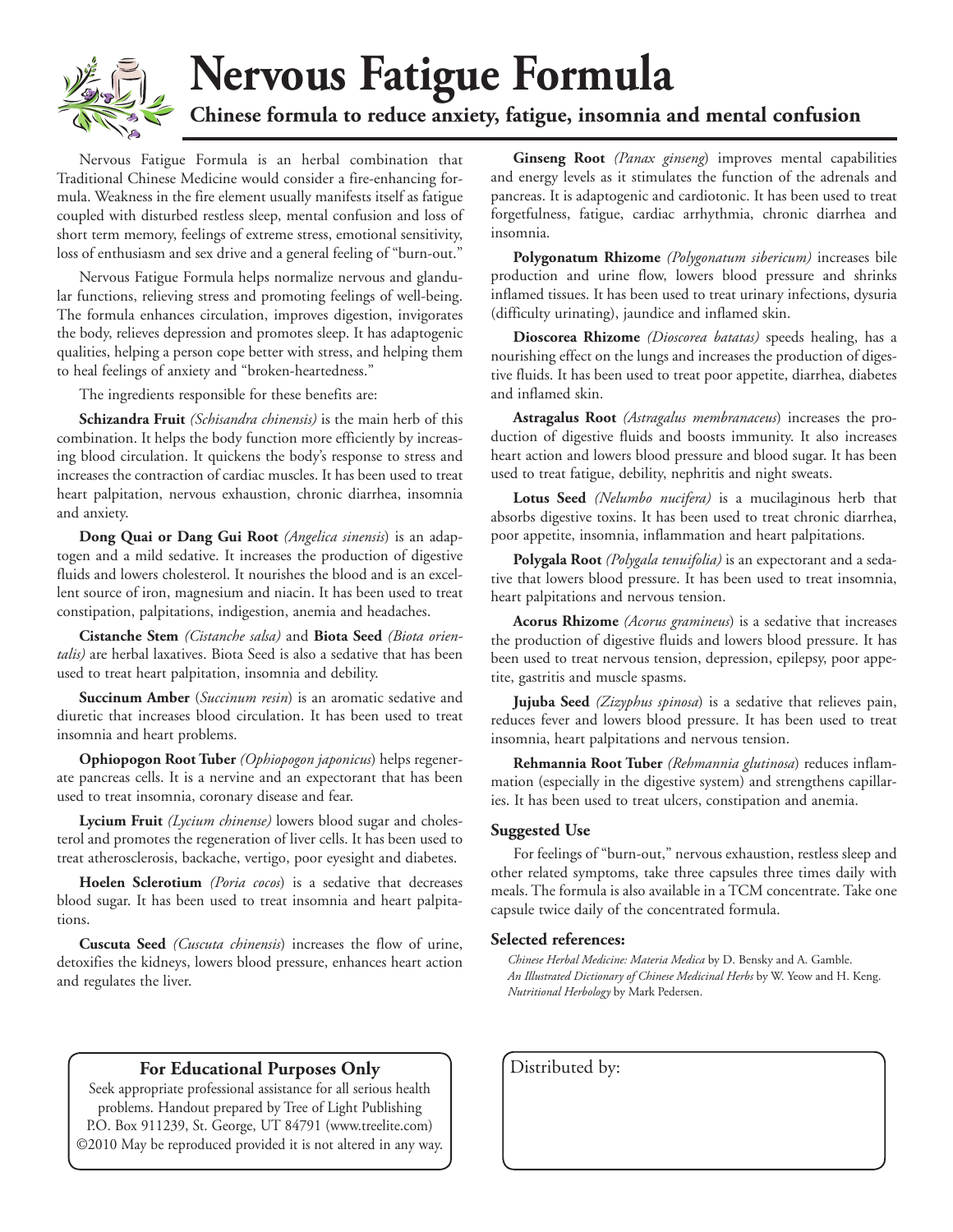

# **Adrenal Support**

Glandular formula to rebuild exhausted adrenal glands, reducing stress and anxiety

The adrenal glands, located on top of the kidneys, are extremely important for maintaining energy, stamina and strength. They help the body adapt to the stresses of life by producing stress-regulating hormones, such as epinephrine, norepinephrine and cortisol. These are three of the primary hormones responsible for regulating the body's fight-or-flight mechanism. The adrenals also help to maintain fluid and mineral balance.

In modern society, the adrenals often take a severe hit because of constant stress from excessive workloads, financial problems, relationship issues, lack of sleep and just fast-paced modern life. This, coupled with poor nutrition, and the consumption of alcohol, caffeine, nicotine and various legal and illegal drugs, can cause the adrenals to become severely depleted or even exhausted.

Exhausted, underactive adrenals will cause feelings of frequent or constant fatigue, coupled with difficulty sleeping. Anxiety, restlessness, difficulty concentrating, emotional sensitivity, loss of short-term memory, depression, moodiness, nightmares, sensations of pressure above the heart and craving for sweets and alcohol, blood sugar imbalances, difficulty breathing, allergic reactions, asthma, and tension headaches are just some of the symptoms that may involve adrenal exhaustion. Adrenal weakness is often involved in autoimmune disorders, hypoglycemia, chronic fatigue syndrome, generalized anxiety disorder, panic attacks, digestive problems and poor bowel function.

Some of the best indicators of adrenal exhaustion include: dark circles under the eyes, quivering tongue or hands, dryness of the mouth and excessive thirst, fatigue coupled with restless sleep, and disturbing dreams and chronic inflammation. In Chinese medicine, the kidneys are also associated with a person's power, courage and ability to master fear. So, frequent fear and excessive worry may also be signs of adrenal fatigue.

**Adrenal Support** feeds overworked and exhausted adrenal glands, helping to rebuild them. It may be helpful in overcoming some of the disorders listed above, while building strength and stamina to help one stand up to the stresses of life. It can even be effective for some people in overcoming inordinate fear and excessive worry. Adrenal Support contains the following ingredients:

**Bovine Adrenal Substance** is the most important ingredient in this formula. Derived from cattle raised in New Zealand (a largely pollution-free part of the world), this freeze-dried adrenal gland tissue is very powerful in helping to rebuild weakened adrenal glands. In hunter-gatherer cultures of the world, people typically consumed the adrenals and other glandular tissues from animals they killed, finding it helped improve health and endurance because of the rich amount of nutrients present in these tissues.

#### **For Educational Purposes Only** | Distributed by:

Seek appropriate professional assistance for all serious health problems. Handout prepared by Tree of Light Publishing P.O. Box 911239, St. George, UT 84791 (www.treelite.com) ©2010 May be reproduced provided it is not altered in any way.

**Licorice Root** has been used for centuries in Chinese medicine and Western medicine. It helps stabilize blood sugar, increase energy and improve stamina and endurance. In addition, Licorice Root specifically supports and builds up the adrenals by prolonging the life of cortisol and aldosterone, two important adrenal hormones, so that they are not broken down too rapidly.

**Schizandra** berries are a well-known adaptogen used as a general tonic in Oriental medicine. By inhibiting the production of pituitary hormones that stimulate the adrenals, they lower the baseline stress level and allow the adrenals to rest. They are also used in Oriental medicine to balance and harmonize organ function and increase energy and stamina.

**B-Complex Vitamins** and **Vitamin C** are also a part of this formula. Vitamin C is critical to healthy adrenal glands, which have the largest store of Vitamin C in the body. The production of epinephrine and norepinephrine requires both Vitamin C and Vitamin B6. Along with these two vitamins, **Vitamins B1 and B2** are included in this formula because of the critical role they play in the production of other adrenal hormones. **Pantothenic Acid**, another nutrient critical to adrenal function, is included in this formula because it is depleted from the adrenals under long-term stress.

**Other Ingredients:** Protease, a protein-digesting enzyme, is included in this formula to aid in the breakdown of the glandular substances in the digestive tract. The minerals zinc and magnesium are depleted by regular use of caffeine and are needed to produce hormones and enzymes in the body. Zinc is also used at the body's adrenal hormone receptor sites. Other ingredients included in this formula are potassium, which is depleted from the body under stress, and borage oil powder, which supplies essential fatty acids.

#### **Suggested Use**

Recommended dosage of Adrenal Support is 1-2 capsules two times daily with a meal for 2-3 months, but under the advice of a qualified health practitioner, it can be taken at higher doses and for longer periods of time. Caffeine should be eliminated and refined sugar avoided when trying to rebuild the adrenals. After using Adrenal Support, it is often helpful to follow up with an herbal formula that provides milder, long-term adrenal support, such as Nervous Fatigue Formula, Suma Combination or Energ-V.

#### **Selected References**

*The Comprehensive Guide to Nature's Sunshine Products* by Tree of Light Publishing *The Encyclopedia of Medicinal Plants* by Andrew Chevallier *Herbal Therapy and Supplements by* Merrily A. Kuhn and David Winston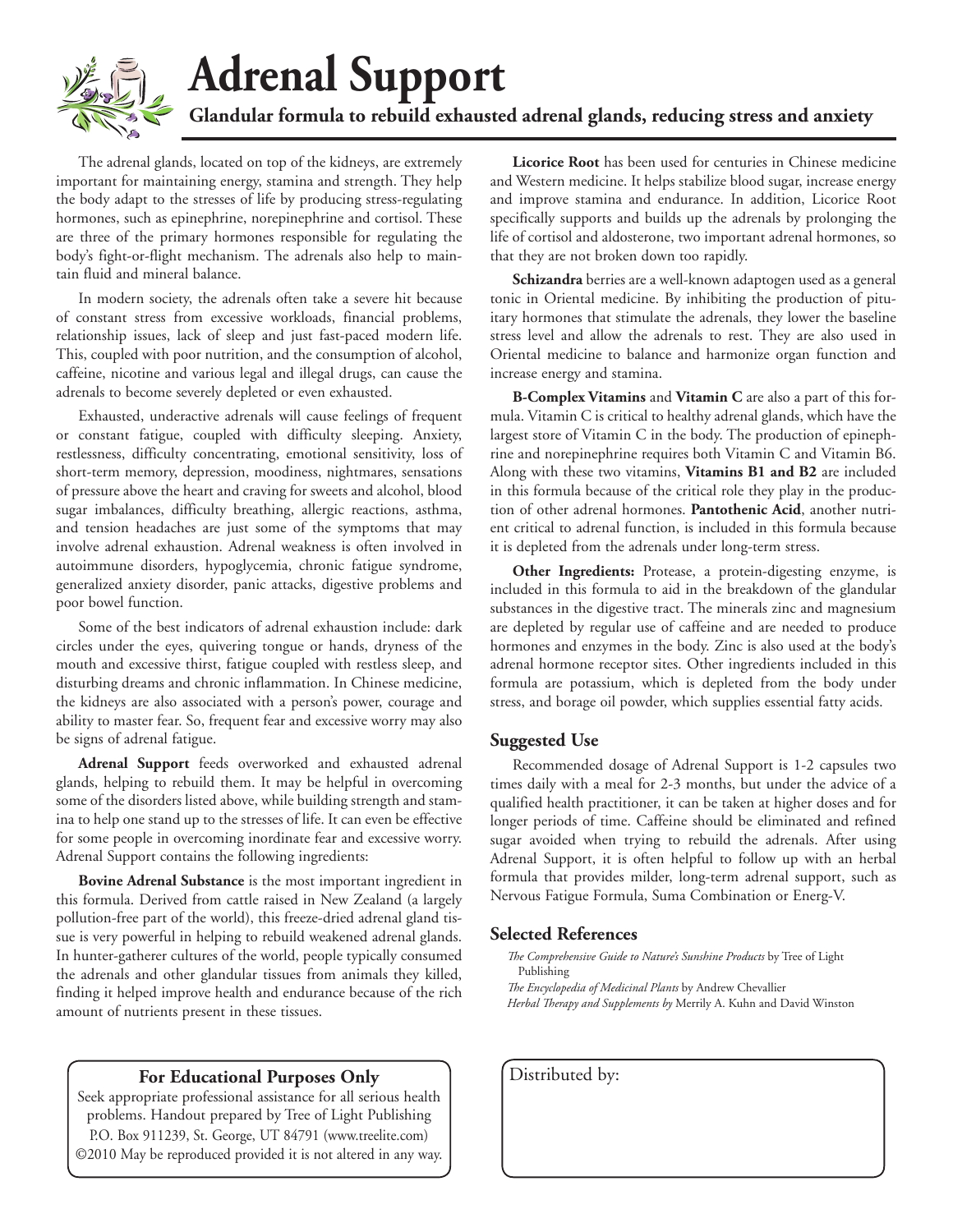

## **Nutri-Calm**

**Antistress supplement that's food for your nerves**

Nutri-Calm is an anti-stress vitamin supplement (in an herbal base) with a proven track record for easing nervous stress and anxiety. The formula does this without causing drowsiness or interfering with sensory and motor functions, making it far superior to tranquilizers and other medications commonly used to treat these problems. Nutri-Calm accomplishes this by feeding both the nerves and adrenal glands while balancing their function.

Nutri-Calm has been used to aid a wide variety of nerve-related disorders. It has been used to ease anxiety, chest pain due to anxiety, hyperactivity, insomnia, nervousness, restlessness, tossing and turning at night, and general feelings of stress. Nutri-Calm is particularly useful for anyone who has contraction furrows (nerve rings) in their iris.

Nutri-Calm has also been used in programs to help drug withdrawal, anorexia, alcoholism, schizophrenia, high blood pressure and Parkinson's disease. For these purposes, it needs to be combined with other remedies and therapies, however.

Combining the benefits of the B-complex vitamins and vitamin C to support the nervous system with herbs to relax and balance nerve function, Nutri-Calm is a good supplement for anyone who feels depleted by nervous stress. People usually feel calmer but have more energy when taking it. Specifically, the ingredients in Nutri-Calm are:

#### **Vitamin C**

The largest repository of vitamin C in the body is in the adrenal glands. This vitamin is absolutely essential for healthy adrenal function and is depleted under stress. It helps the adrenals make epinephrine and norepinephrine, the hormones that help us cope with stressful situations.

#### **B-complex Vitamins**

The various B vitamins are involved in numerous nervous and glandular system functions. Like vitamin C, they are also depleted under stress, which is why the combination of vitamin C and the B-complex has long been recognized as having stress-reducing properties. Many people are deficient in B-complex vitamins because they are depleted by the consumption of sugar and refined carbohydrates.

One of the B vitamins in Nutri-Calm, pantothenic acid, is a critical vitamin for rebuilding exhausted adrenals.

#### **Wheat Germ**

Wheat germ is the nutrient-rich part of the wheat kernel which is milled and discarded in producing white flour. It is high in the B-complex vitamins.

#### **Schizandra Berries**

In Chinese medicine, these small berries are considered an excellent tonic and restorative herb. Possessing adaptogenic properties, schizandra berries are believed to improve nervous system function, quiet restlessness, calm the heart and balance the fluids of the body.

#### **Bee Pollen**

Bee pollen, collected by bees, contains trace amounts of every known nutrient and is considered an energy-enhancing food.

#### **Hops**

As a mild central nervous system depressant, hops are able to reduce excess activity in the nervous system. The herb has a mild sedating effect, easing tension and restlessness, promoting sleep and relaxation.

#### **Passion Flower**

A gentle sedative, passion flower is used to ease tension, anxiety and irritability. It is helpful for insomnia and has a tranquilizing effect on many nervous conditions, including heart palpitations, panic, high blood pressure and muscle cramps.

#### **Valerian Root**

An extensively researched herb, valerian root has been demonstrated to encourage sleep, calm mental overactivity, lower blood pressure and ease a wide variety of nervous disorders. It can be helpful for anxiety, tremors, panic, heart palpitations and muscle tension.

#### **Use and Dosage Information**

Take 1 capsule with a meal three times a day.

#### **Selected References**

*Herbal Therapy and Supplements* by Merrily A. Kuhn and David Winston *Therapeutic Herb Manual* by Ed Smith

*Prescription for Nutritional Healing* by James F. Balch and Phyllis A. Balch *Professional Guide to Conditions, Herbs and Supplements* by Integrative Medicine

#### **For Educational Purposes Only** | Distributed by:

Seek appropriate professional assistance for all serious health problems. Handout prepared by Tree of Light Publishing P.O. Box 911239, St. George, UT 84791 (www.treelite.com) ©2010 May be reproduced provided it is not altered in any way.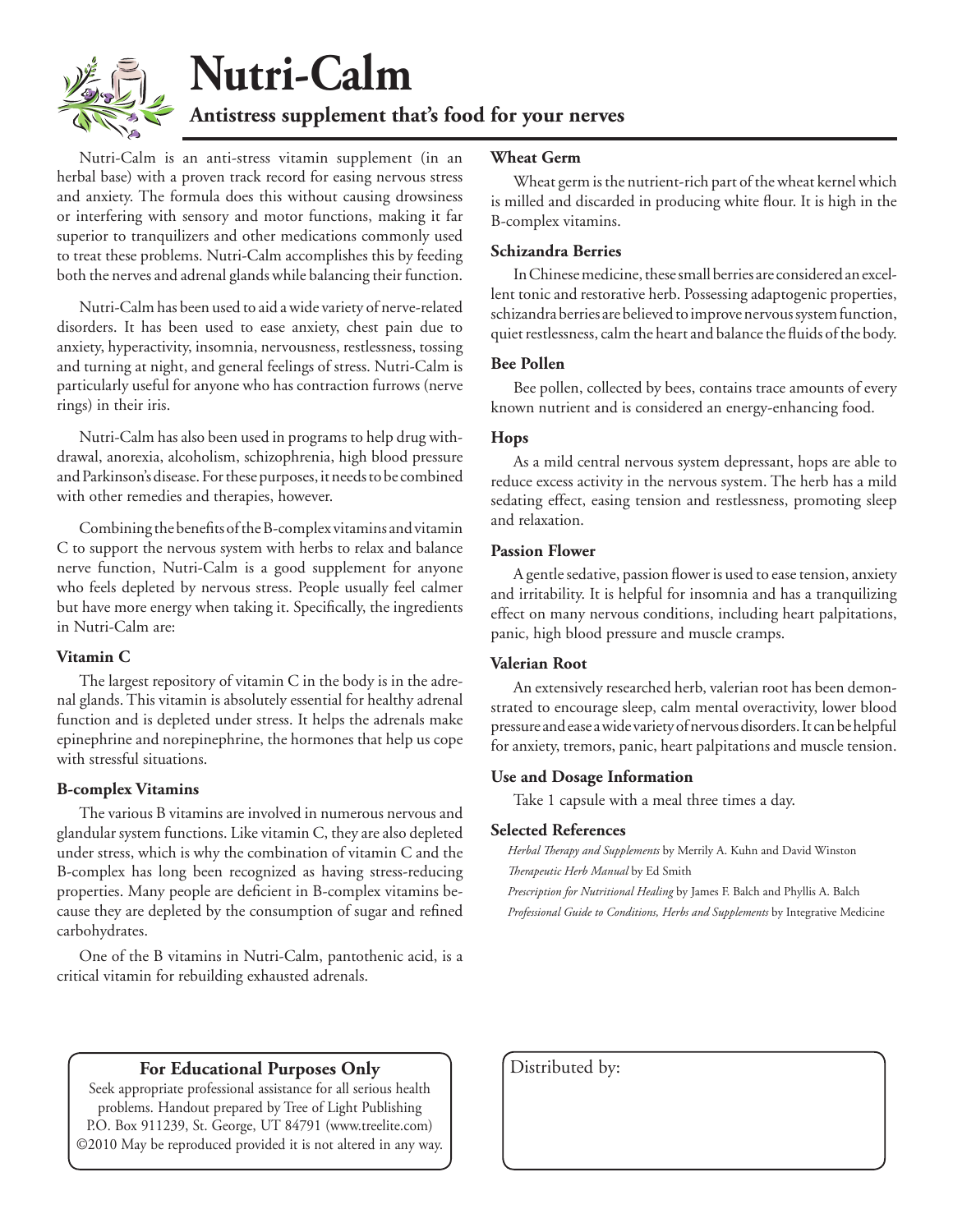

## **Mood Elevator**

**Traditional Chinese formula for depression, sadness and "sagging" energy**

Chinese Mood Elevator is a Traditional Chinese Medicine (TCM) formula that is used to relieve sagging energy (chi). It is helpful for sadness, depression, fatigue, insomnia and anxiety. Unlike modern Western approaches to depression which focus on the neurotransmitter serotonin, Mood Elevator works in a holistic manner to relieve depression and sadness by balancing liver, digestive, intestinal and nervous functions.

The formula supports the liver, expels mucus and toxins from the liver and digestive tract, relaxes muscle spasms, stimulates circulation and energy and eases indigestion. In TCM terms, it relieves sagging chi (or energy) and disperses stagnant chi. It also expels wind (constriction and spasm) and dampness (excess fluid). So, it is useful not only for depression, but for congestion and sluggishness of the liver, abdominal bloating and pain, lymphatic congestion, anxiety and nervous tension and muscle spasms.

Here are the ingredients in this formula and their benefits:

**Perilla leaf (***Perilla frutescens***)** is an aromatic herb with a pungent flavor. It is warming and stimulating, moving stagnant energy in the body and relieving intestinal bloating and distention. It helps improve the duration of sleep.

**Cyperus rhizome (***Cyperus rotundus***)** is used in TCM to relieve depressed liver function, depression of the chi (or energy), liver-stomach disharmony and distention and pain in the chest and the abdomen. It enhances energy, improves digestion and relieves depressed feelings.

**Chih-shih fruit (***Citrus aurantium***)** is the fruit of the bitter orange. It is used to expel phlegm and relieve constipation. It also breaks up and disperses stagnant energy. The formula also contains **aurantium peel**, which is the peel of the same fruit, expels mucus while increasing circulation.

**Typhonium rhizome (***Typhonium flageliforne***)** is pungent and warming, relaxes muscle spasms, and expels phlegm and dampness.

**Bamboo Sap (***Phyllostachys nigra***)** is a sap that comes from heated bamboo. It is sweet and cooling and affects the heart and lung energy. It clears heat and helps expel phlegm. It has been used to treat respiratory infections, lung congestion, fainting, vomiting and gastritis.

**Bupleurum root (***Bupleurum chinese***)** is a major liver remedy in TCM. It is believed to resolve "disharmony" between the liver and spleen (digestion) that results in bloating and indigestion. It reduces inflammation in the liver, regulates energy, and reduces cholesterol and liver inflammation. Emotionally, it is believed to help dredge up feelings of anger and sadness so they can be released. It has been used for moodiness and sagging spirits.

#### **For Educational Purposes Only** | Distributed by:

Seek appropriate professional assistance for all serious health problems. Handout prepared by Tree of Light Publishing P.O. Box 911239, St. George, UT 84791 (www.treelite.com) ©2010 May be reproduced provided it is not altered in any way.

**Cnidum rhizome (***Ligusticum wallichii***)** is a warm and acrid remedy that moves energy and relaxes muscle spasms. According to TCM, it affects the liver and gallbladder and relieves depression. It also has pain relieving and anti-inflammatory effects.

**Gambir stem (***Uncaria rhynchophylla***)** is a relative of cat's claw or uña d'gato (*Uncaria tomentosa)*. It is a sedative and antispasmodic and is mainly used to relieve spasms, headache, dizziness and other disorders caused by tension. It has been used in TCM to treat nervous disorders like epilepsy, hypertension, convulsion and anxiety. It calms the liver and contains a substance that protects the liver from infection.

**Hoelen (***Poris cocos***)** is a sedative and diuretic, used in TCM to quiet the spirit and the heart.

**Ophiopogon tuber (***Ophiopogon japonicus***)** is used in TCM for the lungs, stomach and heart. It is nourishing and moistening and is used to treat insomnia and to remove "vexation" from the heart.

Mood Elevator also contains small amounts of the following herbs as balancers and catalysts. **Ginger rhizome (***Zingiber officinale***)** stimulates circulation in the abdomen and improves digestion. **Panax Ginseng (***Panax ginseng***)** is a general tonic. It is adaptogenic and has been used to treat forgetfulness, fatigue and insomnia.

**Platycodon root (***Platycodon grandiflorum***)** is an expectorant and lowers blood sugar and cholesterol. It opens and diffuses chi (energy). Tang-kuei root, better known as **dong quai (***Angelica sinensis***)** is a mild sedative, blood builder and digestive tonic. **Coptis root (***Coptis chinenses***)** normalizes liver and digestive function. **Licorice root (***Glycyrrihiza uralensis***)** supports adrenal function and helps energy and fluid balance in the body.

#### **Suggested Use**

For depression and nervous problems, the recommended dose is 4 capsules twice daily. For digestive upset, liver problems, etc., use 2-3 capsules three times daily. Many people have been able to get off anti-depressant drugs with this formula, taking the formula along with their medication, until they begin to feel better. They then gradually reduce the dose of their medication. Never discontinue anti-depressant medications abruptly. Ideally, this process should be done under professional supervision.

#### **Selected References**

*Chinese Herbal Medicine: Materia Medica* by Dan Bensky and Andrew Gamble *Oriental Material Medica: A Concise Guide* by Hong-Yen Hsu *The Illustrated Chinese Materia Medica* by Kun-Ying Yen *An Illustrated Dictionary of Chinese Medicinal Herbs* by Wee Yeow and Hsuan Keng *Nutritional Herbology* by Mark Pedersen

*The Comprehensive Guide to Nature's Sunshine Products* by Tree of Light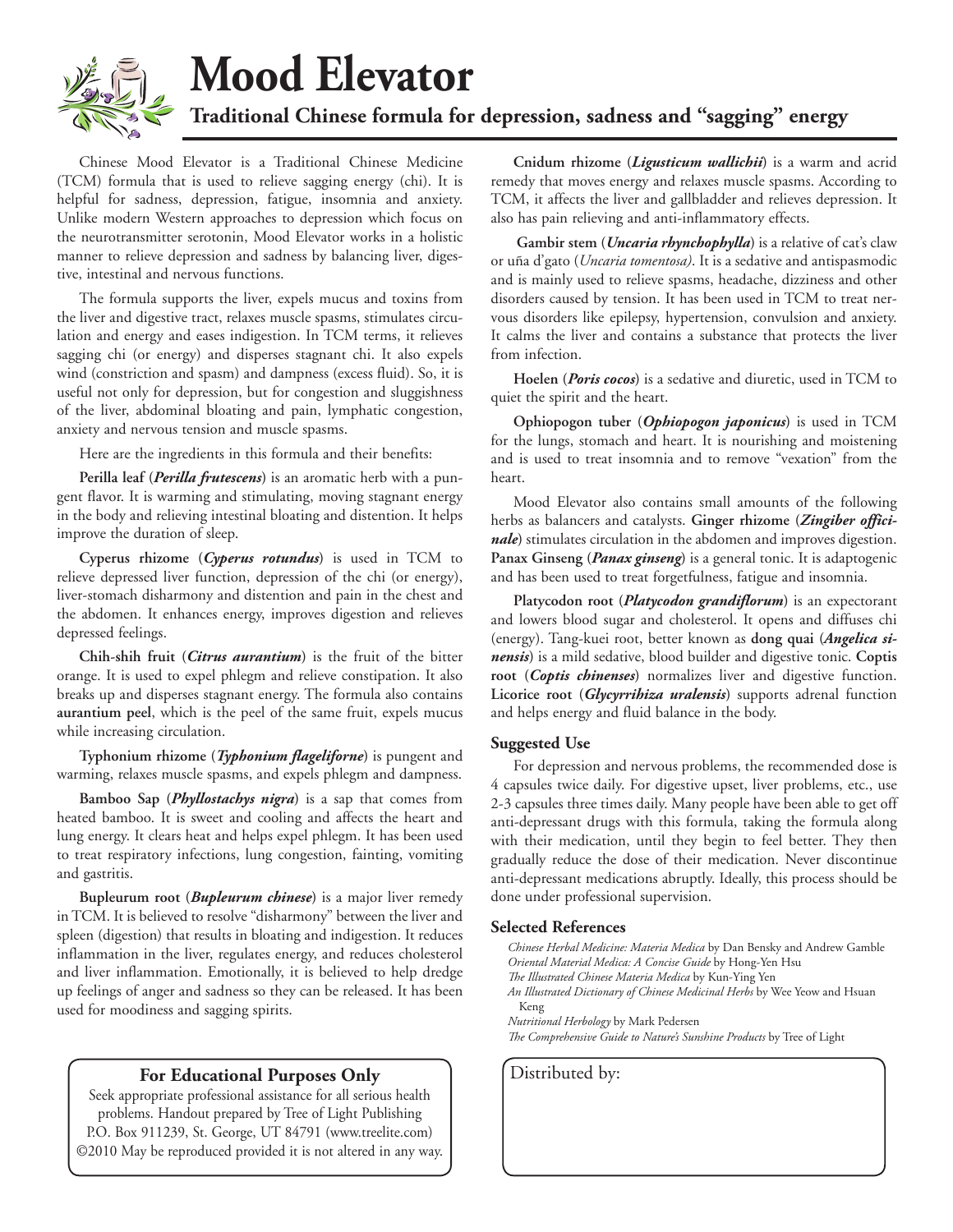

### **5-HTP Power**

#### **Naturally enhance your serotonin levels to improve mood and sleep**

Serotonin is a neurotransmitter produced by the brain. It helps elevate mood, promote restful sleep and reduce cravings for carbohydrates. Many antidepressant drugs, such as Prozac and Zoloft, work by increasing the amount of serotonin available to the brain. However, there are more natural ways of enhancing serotonin and one of them is to use a supplement called 5-Hydroxy-tryptophan or 5-HTP for short.

In the brain, the amino acid tryptophan is converted into 5-HTP, which is then converted into serotonin. The amount of serotonin in the brain is directly linked to the level of tryptophan and 5-HTP in the brain. The seeds of a woody shrub in Africa, *Griffonia simplicifolia*, have been found to contain 5-HTP, so we have a way of naturally increasing serotonin levels using an extract of this plant.

5-HTP supplements increase production of serotonin in the brain, which can have a direct effect on depression, anxiety, insomnia and other mood disorders. 5-HTP has also been found to help some people who are suffering from fibromyalgia and chronic daily headaches. With proper diet and exercise, 5-HTP may help with weight loss by decreasing feelings of hunger. Other potential benefits of 5-HTP supplementation include feelings of relaxation, increased healthy moods and a better night's sleep.

 5-HTP does not have the side effects associated with serotonin altering medications. In a study comparing 5-HTP to Imipramine, an antidepressant drug, 5-HTP performed as well as the drug but did not produce the side effects of dry mouth and tremors commonly associated with Imipramine.

The 5-HTP Power formula blends 35 mg. of 5-HTP with three adaptogenic herbs—eleuthero, ashwaganda and suma. It also includes vitamin B6 and zinc, which support the action of 5-HTP. Here is how these other ingredients enhance the action of 5-HTP in 5-HTP Power.

**Eleuthero (***Eleutherococcus senticosus***)**, also known as Siberian ginseng, is a hardy shrub native to Asia that has been used for over 2000 years for relieving fatigue, boosting energy and to help prevent stress induced ailments. It was the first herb identified as an adaptogen, meaning it helps the body adapt to stress. It contains choline, a chemical in the brain responsible for learning and memory retention as well as mental performance, alertness and muscle reflex and coordination. A powerful antioxidant, Eleuthero helps prevent cellular damage from oxidative stress and has beneficial effects on the adrenal glands and the immune system. The root is a general tonic for anti-aging and overall health that promotes stamina and endurance mentally and physically. It also helps control appetite, digestion and metabolism; normalizes blood pressure and reduces cholesterol; enhances lung function and sexual performance.

#### **For Educational Purposes Only** | Distributed by:

Seek appropriate professional assistance for all serious health problems. Handout prepared by Tree of Light Publishing P.O. Box 911239, St. George, UT 84791 (www.treelite.com) ©2010 May be reproduced provided it is not altered in any way.

**Ashwagandha (***Withania somnifera***)** has been used in Ayurvedic medicine for thousands of years for its rejuvenating properties. The root contains flavonoids that have anti-inflammatory, anti-tumor, anti-stress and antioxidant properties that enhance the immune system and boost brain functions. Studies have shown that ashwaganda helps protect brain cells from oxidative stress and damage. It is often recommended by herbalists for libido, fatigue, concentration, memory, general debility, headaches and physical or mental burnout from prescription or illegal drugs.

**Suma (***Pfaffia paniculata***)** is a Brazilian herb used as an energy and rejuvenating tonic for centuries. It has a tradition of supporting memory and brain function. This adaptogenic herb normalizes all the body's functions and increases oxygenation and oxygen efficiency at the cellular level. It is an immune enhancing herb that reduces inflammation and inhibits cancer. It is an anti-inflammatory and anti-cancer herb that helps to balance hormones and increases resistance to stress.

**Vitamin B6** is a water-soluble vitamin necessary for maintaining a healthy nervous system. B6 helps in the production of neurotransmitters in the brain and nervous system. It is often recommended in the treatment of memory loss and attention deficit-hyperactivity disorder (ADHD).

**Zinc** is an essential trace mineral critical for neural processes and for regulating communication between nerve cells. Deficiencies have been linked to cognitive impairment. Neuroscientists have done studies showing that zinc can enhance learning in undernourished children. Zinc promotes healthy adrenal and brain functions and will help improve memory and concentration.

#### **Suggested Use**

For aiding sleep, take 1-2 capsules about one hour before bedtime. For mood and appetite, take 1 capsule three times daily with a meal. If taking a prescription medication, consult a health care practitioner before taking this product. Pregnant or nursing women should seek the advice of a health care practitioner before using this supplement. Do not use this product for more than three months without taking a two-week rest. In doses exceeding 100 mg. 5-HTP may produce nausea and vomiting in some individuals.

#### **Selected References:**

*The Comprehensive Guide to Nature's Sunshine Products* by Tree of Light Publishing.

- "Frontiers in Biochemical and Pharmacological Research in Depression," Costa and Greengard (1984) in *Advances in Biochemical Psychopharmacology* Vol. 39.
- "Double-blind Study of 5-Hydroxy-tryptophan Versus Placebo in the Treatment of Primary Fibromyalgia Syndrome," Caruso I, et al, in *J Int Med Res*. 1990.
- "Effect of a Serotonin Precursor and Uptake Inhibitor in Anxiety Disorders; a Double-blind Comparison of 5-Hydroxy-tryptophan, Clomipramine and Placebo," Kahn, RS, et al, in *Clin Psychopharmacol*, 1987.